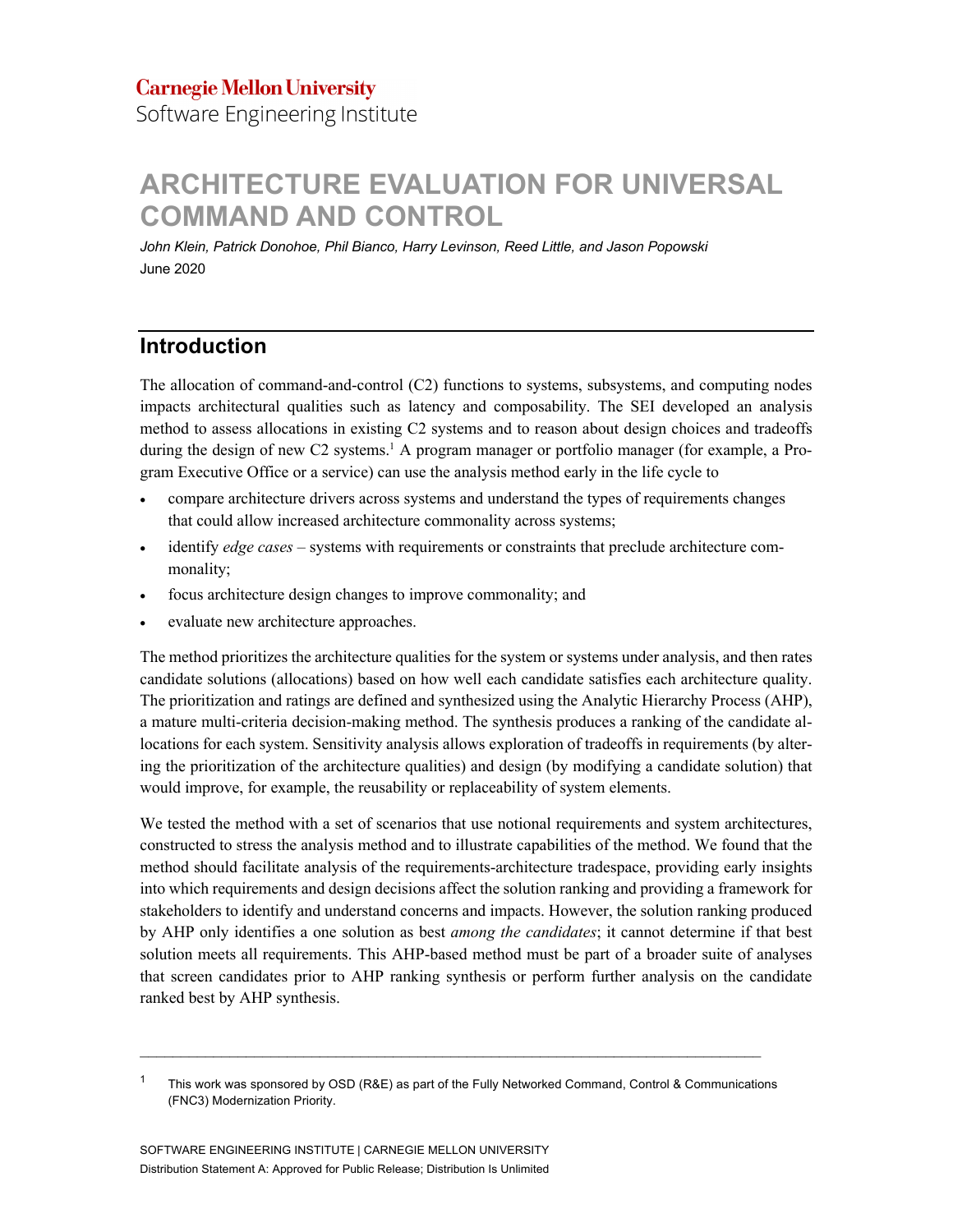This white paper begins by discussing the C2 function allocation that defines candidate solutions and the architecture qualities that are affected by those allocation design decisions. We next introduce the Analytic Hierarchy Process and present an example of using the method to explore a tradespace. We conclude with a summary of the strengths and limitations of the analysis method and discuss possible future directions for this work.

# **C2 Function Allocation**

Functions perform information processing, decision making, data access, and user interaction tasks necessary for a C2 system to accomplish its mission. This study focused on systems where all functions are executed automatically without human intervention.

C2 functions may be derived from or organized by a process model such as the Sense-Process-Compare-Decide-Act model [Lawson 1981], the Observe-Orient-Decide-Act model [Boyd 2018], or the Find-Fix-Track-Target-Engage-Assess model [Tirpak 2000]. We found no authoritative taxonomy of C2 functions; however, from our experience and from reviewing the literature, particularly Lawson [1981], Dekker [2005], and Eisenberg [2018], we developed a list of twenty C2 functions for defensive systems, including object detection, target identification, sensor resource management, engagement decision, and effector activation. Further work is needed to align this list with taxonomies such as the National Information Exchange Model [NIEM 2019] or the Joint C3 Information Exchange Data Model [MIP 2012].

Having identified C2 functions, we can allocate the functions to subsystems of a system and to computing resources. We focused on military C2 systems [Lawson 1981], as distinguished from other types of command and control (for example, C2 as a more general management activity [Alberts 2006]). Figure 1 decomposes a military C2 system, showing three types of subsystems or components: Applications, Sensors, and Effectors. C2 functions are mapped to a subsystem of one of these types to define the *subsystem allocation*.



*Figure 1: C2 Software Architecture Context Diagram*

SOFTWARE ENGINEERING INSTITUTE | CARNEGIE MELLON UNIVERSITY 2 Distribution Statement A: Approved for Public Release; Distribution Is Unlimited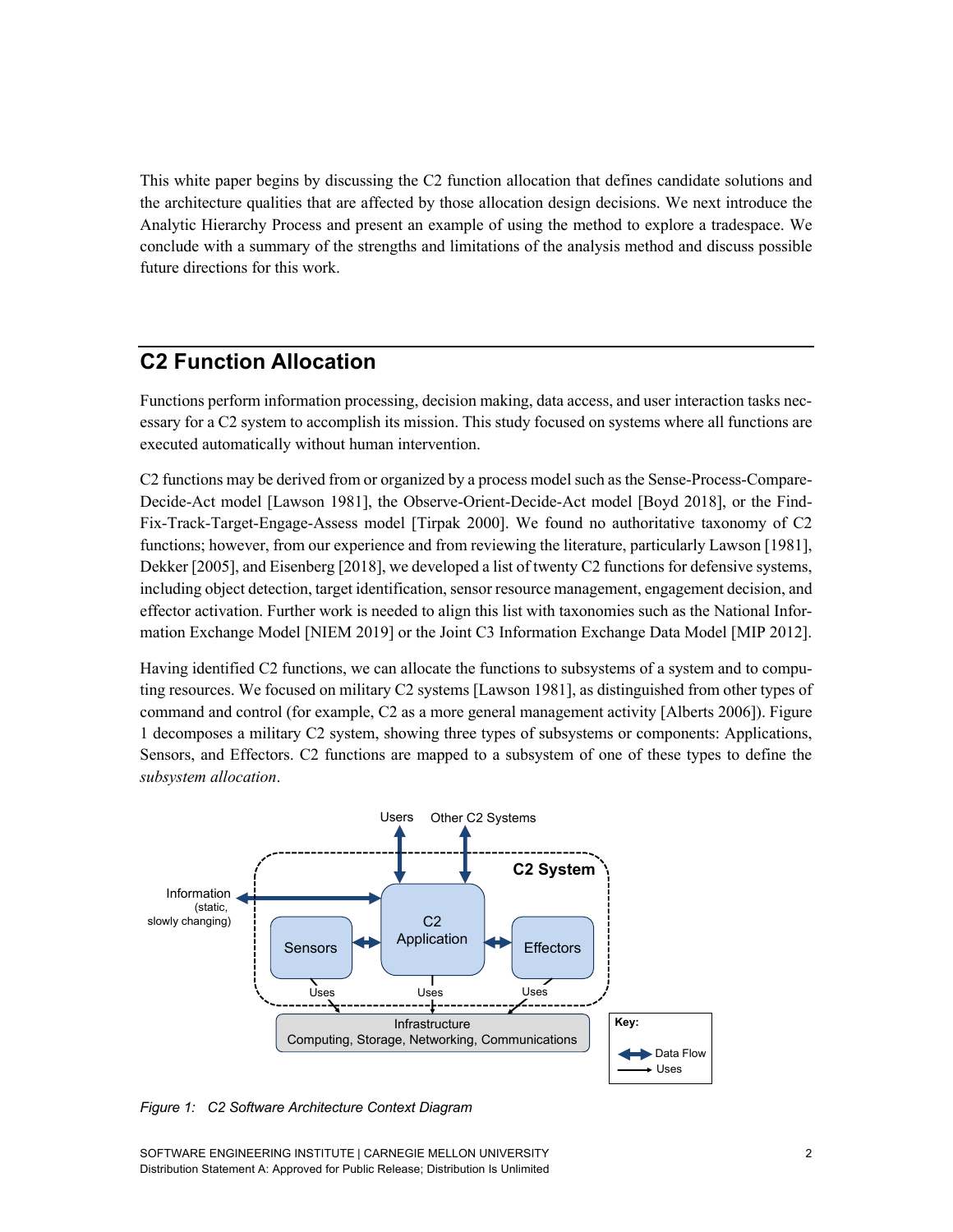The software in a C2 system requires computing, storage, and networking resources. We call an instance of these resources a *node*, and a node's type characterizes the quantity of compute and storage available, the relative physical location of the node, and the types of network connections that the node instance uses to communicate with other nodes. Node types are summarized in Table 1. C2 functions are mapped to a node of one of these types to define the *node allocation*.

*Table 1: Node Types*

| Type          | <b>Characteristics</b>                                                                                                                                                  |  |  |  |  |  |
|---------------|-------------------------------------------------------------------------------------------------------------------------------------------------------------------------|--|--|--|--|--|
| Tactical      | An embedded computing environment with limited size, weight, and power (SWaP) constraints<br>A demand for hyperresponsive exchange of local C2 function message traffic |  |  |  |  |  |
|               | Employment within disconnected, intermittent, limited-bandwidth environments                                                                                            |  |  |  |  |  |
| Expeditionary | A movable but stationary environment (e.g., a land-based combat operations center or maritime-<br>based quided-missile destroyer)                                       |  |  |  |  |  |
|               | Relaxed SWaP constraints and some elasticity <sup>2</sup> with respect to compute and storage resources                                                                 |  |  |  |  |  |
|               | Employment within constrained access to an electromagnetic spectrum, geographic location and na-<br>tive infrastructure, and minimum bandwidth requirements             |  |  |  |  |  |
| Enterprise    | A stationary data center with high elasticity and access to availability zones (if applicable)                                                                          |  |  |  |  |  |
|               | Unconstrained internal / central data computing and message exchanges                                                                                                   |  |  |  |  |  |
|               | Communication variability within a system of systems (e.g., incoming / outgoing exchanges) defined<br>by interfaces                                                     |  |  |  |  |  |

In order to provide the most generality when specifying allocations, we do not define or constrain a direct relationship between subsystems and nodes—they are related only by the C2 function instances mapped to each. This allows the mappings to be constructed for any existing system. There may be cases where the same set of functions is mapped to both a single subsystem and a single node, or cases where a set of functions is allocated to a subsystem and also subsets of that set are allocated to several nodes (or vice versa, first to a node and then to several subsystems).

# **Architecture Quality Criteria**

There are many quality criteria that can be used to judge an architecture [Bass 2013]. In order to allow efficient use of the analysis method, we wanted to keep the number of criteria small. Starting with a survey of more than 70 architecture evaluations conducted by the SEI and a literature review (especially Lawson [1981], Dekker [2005], and Eisenberg [2018], and various Naval Postgraduate School theses on C2), we filtered the criteria based on those that are *observable* and provide *differentiation*. An observable criterion can be measured, either qualitatively or quantitatively, using the subsystem and node allocations defined above. A criterion provides differentiation if an allocation can be judged as better or

 $\mathcal{L}_\text{max}$ 

 $2<sup>2</sup>$  Elastic computing uses a pool of shared resources, usually with more capacity than needed for steady-state operation. Capacity can be dynamically and automatically assigned to running services as needed and returned to the pool when no longer needed.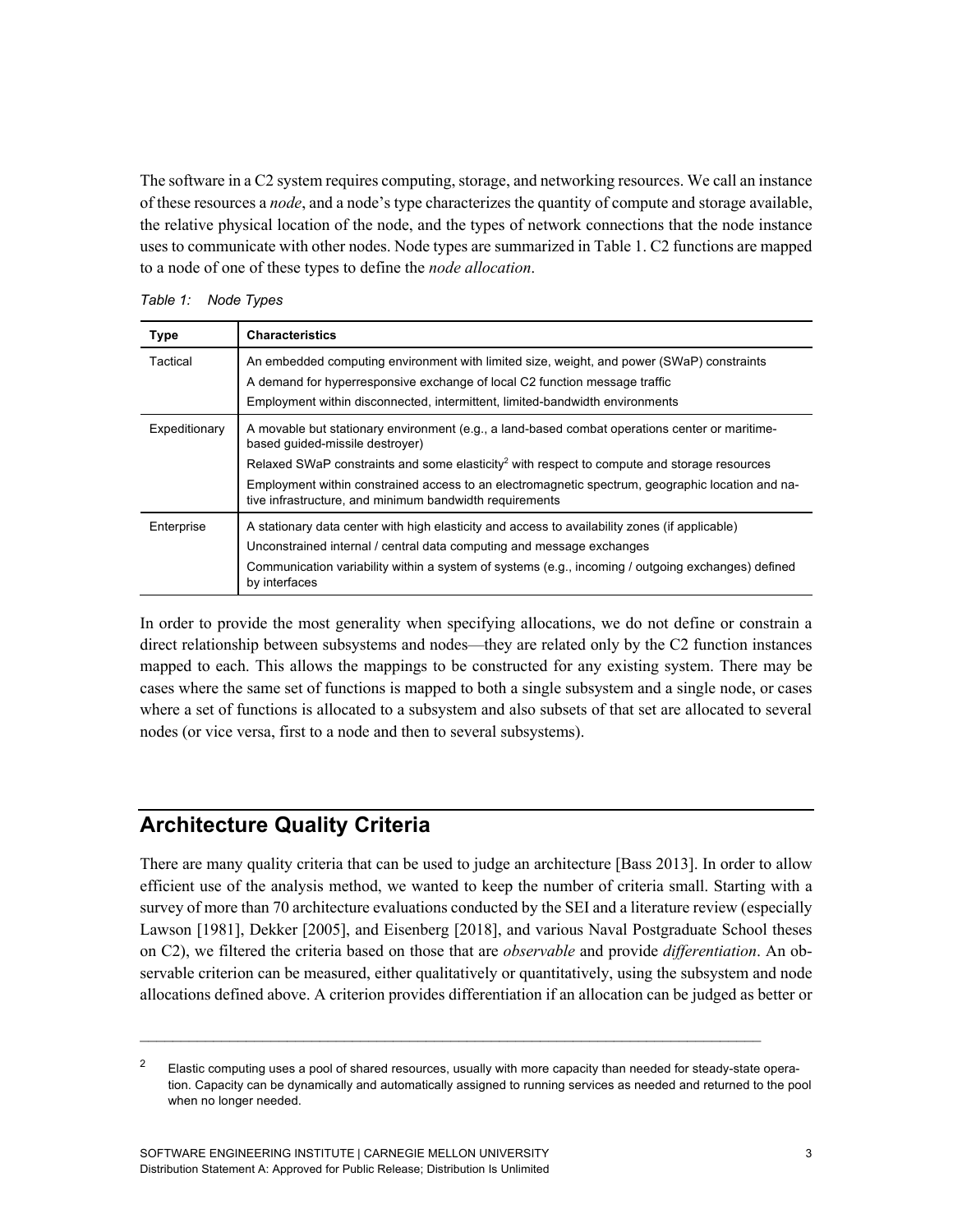worse with respect to the criterion. For example, scalability of compute and storage resources may be harder to achieve at the tactical edge because of size, weight, power, and networking constraints, so a node allocation that uses only tactical nodes would be less scalable than one that uses enterprise nodes. Such filtering produced the initial set of quality criteria shown in Table 2.

| <b>Quality Criterion Label</b>            | <b>Definition</b>                                                                                                                                                                                                       | <b>What Makes an Allocation Better?</b>                                                                                                                                                                                                                                                                                  |  |  |  |  |
|-------------------------------------------|-------------------------------------------------------------------------------------------------------------------------------------------------------------------------------------------------------------------------|--------------------------------------------------------------------------------------------------------------------------------------------------------------------------------------------------------------------------------------------------------------------------------------------------------------------------|--|--|--|--|
| C2 Loop Latency                           | The ability to reliably and predictably<br>achieve sub-second response time (de-<br>tect/react/deploy)                                                                                                                  | No essential functions are executed remotely.                                                                                                                                                                                                                                                                            |  |  |  |  |
| Composability /<br>Integrability          | The ease of replacing the sensor and/or<br>effector and/or C2 application with a dif-<br>ferent COTS/GOTS product (e.g.,<br>MOSA)                                                                                       | Functions allocated to the sensor and effector<br>do not require system-specific information<br>(data, configuration, algorithms, etc.) to exe-<br>cute (good information-hiding decomposition).<br>Coupling is from C2 application to sensor and<br>effector, with no direct coupling between sen-<br>sor and effector. |  |  |  |  |
| Modifiability /<br>Extensibility          | The ease with which a software system<br>can accommodate change to existing<br>capabilities and new capabilities                                                                                                        | Related functions are allocated together to lo-<br>calize changes.<br>Tactical < Expeditionary < Enterprise                                                                                                                                                                                                              |  |  |  |  |
| Scalability                               | The ease of adding and using compute<br>and storage resources to accomplish a<br>bigger and/or more complicated mission                                                                                                 | Access to elastic compute/storage resources<br>is provided.<br>Function execution can be distributed across<br>multiple nodes.                                                                                                                                                                                           |  |  |  |  |
| <b>Decision Parameter</b><br>Updatability | The ease of making updates to parame-<br>ters used for automated decision mak-<br>ing and decision support<br>Focused on runtime logistics of the pro-<br>cess; could be push or pull (i.e., auto-<br>update mechanism) | Functions are executed in fewer places (fewer<br>nodes to update).<br>Nodes have high quality-of-service network<br>connection to allow updates to be easily and<br>dependably distributed (could be centralized<br>nodes or edge nodes).                                                                                |  |  |  |  |

*Table 2: Initial Set of Architecturally Significant Quality Criteria*

## **Analysis Method Workflow**

The Analytic Hierarchy Process (AHP) is a technology to deal with the complexity of multicriteria decision making [Saaty 1987]. The AHP was chosen for this method because it is transparent, repeatable, mature, and well represented in the literature. It also supports the use of qualitative and quantitative characterizations of both the problem space and the solution space, allowing system engineers and architects to apply the analysis method early in the life cycle and refine the results as more data become available. Saaty presents a very accessible tutorial example of applying the AHP, starting near the middle of page 163 [Saaty 1987].

The analytic hierarchy consists of a goal, a set of quality criteria, and a set of solution alternatives to achieve the goal. Our goal is to identify the best allocations of C2 functions for a system or set of systems. The AHP prioritizes the quality criteria by performing a pairwise comparison of criteria to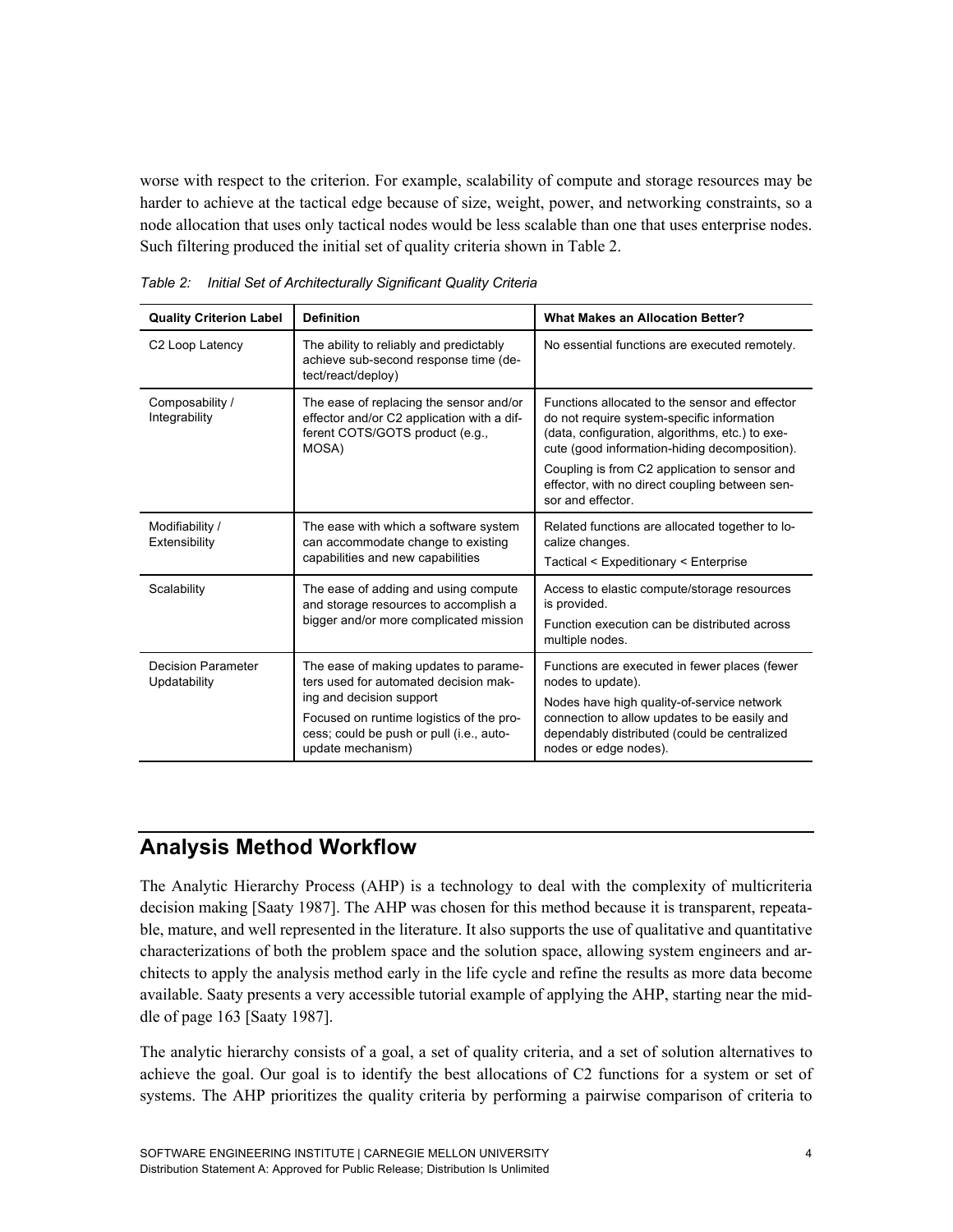establish their relative importance. The process continues with a pairwise comparison of the solution allocations with respect to each criterion. The judgments can be performed by an individual or by a group using a consensus process or by combining individual judgments.

The final step in making a decision using the AHP is to rank the allocation alternatives to identify the best overall solution when all criteria are considered. The crucial (manual) part of the AHP is making judgments about the relative priorities of the quality criteria and the allocations; the rest is matrix algebra and can be automated.

The workflow steps are shown in Table 3, and each step is summarized briefly below.

| Table 3: Analysis Worktlow Steps |  |
|----------------------------------|--|
|                                  |  |

*Table 3: Analysis Workflow Steps*

| <b>Workflow Step</b>                                                        | <b>Description</b>                                                                                                                                  |  |  |  |  |
|-----------------------------------------------------------------------------|-----------------------------------------------------------------------------------------------------------------------------------------------------|--|--|--|--|
| Judge each solution alternative with<br>respect to each decision criterion. | Use expert judgment to perform pairwise comparisons based on allocation<br>models.                                                                  |  |  |  |  |
|                                                                             | (Or use results of other analyses to directly rate allocations with respect to<br>a quality criterion.)                                             |  |  |  |  |
| Prioritize quality criteria.                                                | Create a <b>profile</b> that prioritizes the architecturally significant quality crite-<br>ria for a single C2 system or set of similar C2 systems. |  |  |  |  |
|                                                                             | Use expert judgment to perform pairwise comparisons between quality cri-<br>teria.                                                                  |  |  |  |  |
| Compute ranking of alternatives<br>based on prioritized criteria.           | Use an AHP calculator to compute rankings.                                                                                                          |  |  |  |  |
| Check stability of ranking.                                                 | Inspect sensitivity to criteria prioritization and allocation ratings.                                                                              |  |  |  |  |

#### **Judge Solution Alternatives**

A judgment is created by making (pairwise) allocation-to-allocation comparisons of a set of solution candidates, with respect to a single quality criterion, which will establish an ordering of the candidates with respect to that criterion. The process is repeated for each of the five quality criteria shown in Table 2. These orderings show the relative satisfaction of an individual criterion across the different allocation alternatives. Each allocation will support each quality criterion differently. These per-criterion judgments reveal quality criteria tradeoffs across solution candidates.

Note that these allocation judgments are made independent of any particular C2 system's requirements. The judgments are only about relative satisfaction of a single quality criterion by the solution candidate, so the allocation judgments can be reused to make decisions about the solution candidate's suitability for any C2 system's requirements.

Judgments can be subjective or objective and based on qualitative or quantitative data. Furthermore, these can be combined. For example, there may be measurements or simulation results from two alternatives for a quality criterion such as C2 Loop Latency. This allows an objective, quantitative comparison between those alternatives. A third alternative may use an architecture approach that is known to be slightly better than one of the first two alternatives, allowing an objective, qualitative comparison. Finally, a fourth alternative is introduced with no data and only subjective judgments. Judgments can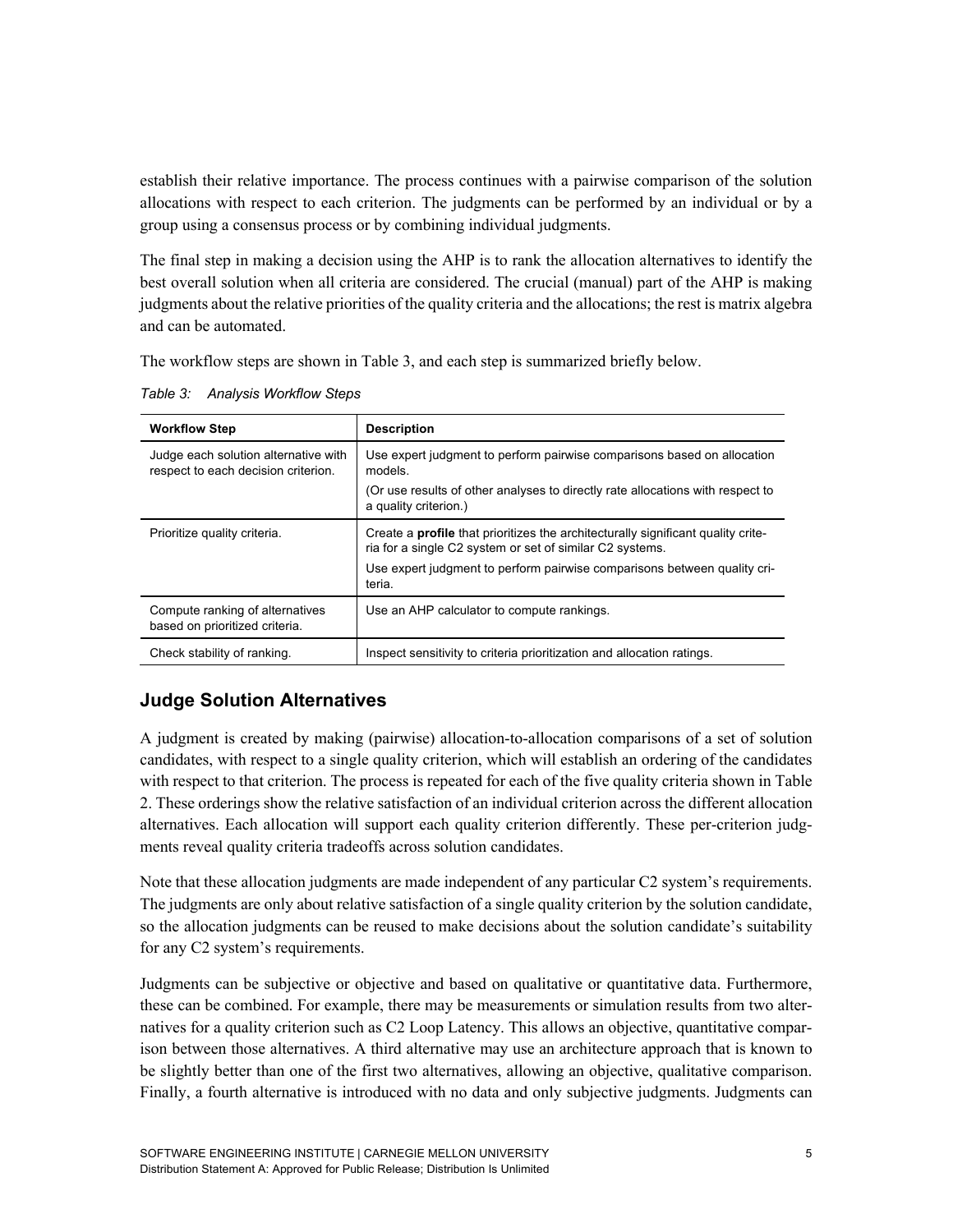be refined over time, replacing subjective judgments with objective judgments and qualitative with quantitative. Sensitivity analysis, described below, can indicate where refinement can improve the quality of the decision. Table 4 shows an example of how such judgments are made using the 9-point scale of the AHP.

| Pairwise allocation comparisons with respect to criterion C2 Loop Latency |   |   |  |   |   |       |            |   |  |   |  |   |   |   |   |   |                |
|---------------------------------------------------------------------------|---|---|--|---|---|-------|------------|---|--|---|--|---|---|---|---|---|----------------|
| Better than                                                               |   |   |  |   |   | Equal | Worse than |   |  |   |  |   |   |   |   |   |                |
| Α1                                                                        | 9 | 8 |  | 6 | 5 | 4     | 3          | 2 |  | 2 |  | 4 | 5 | 6 | 8 | 9 | A2             |
| A1                                                                        | 9 | 8 |  | 6 | 5 |       | 3          | 2 |  | 2 |  | 4 | 5 | 6 | 8 | 9 | A <sub>3</sub> |
| Α1                                                                        | 9 | 8 |  | 6 | 5 | 4     | 3          | 2 |  | າ |  | 4 | 5 | 6 | 8 | 9 | A4             |

*Table 4: Judging Allocation Alternatives with Respect to a Criterion* 

This hypothetical example starts with the quality criterion C2 Loop Latency, and there are allocations for four solution candidates (labeled A1 to A4) to be compared. Each allocation is compared in turn with all other allocations, and a judgment is made about the relative satisfaction of the criterion between that pair. Allocation A1 is judged to be 4 times better than allocation A2 with respect to C2 Loop Latency, so that entry in the first row of the table is selected, as indicated by the shading. It's also 4 times better when A1 is compared with A3 (second row), and 6 times better when A1 is compared with A4 (third row).

Although not shown in this example, the full comparison table would include rows for the comparisons of A2 with A3 and A4, and the comparison of A3 with A4, for a total of six comparisons. The full set of pairwise comparison results is used to populate a matrix, such as the one shown in Table 5. The accompanying vector on the right shows the computed relative ratings of the four allocations with respect to C2 Loop Latency.

| <b>Solution</b><br><b>Candidate</b> | A <sub>1</sub> | A <sub>2</sub> | A <sub>3</sub> | A4 | Rating |
|-------------------------------------|----------------|----------------|----------------|----|--------|
| A1                                  |                | 4              | 4              | 6  | 0.57   |
| A2                                  | 1/4            |                |                | 5  | 0.19   |
| A <sub>3</sub>                      | 1/4            |                |                | 5  | 0.19   |
| A4                                  | 1/6            | 1/5            | 1/5            |    | 0.05   |

*Table 5: Example Allocation Comparison and Rating with Respect to C2 Loop Latency*

The rating is computed as the scaled principal eigenvector of the comparison matrix. Off-the-shelf AHP calculators such as SuperDecisions<sup>3</sup> can be used to perform this computation.

 $\mathcal{L}_\text{max}$ 

<sup>3</sup> https://www.superdecisions.com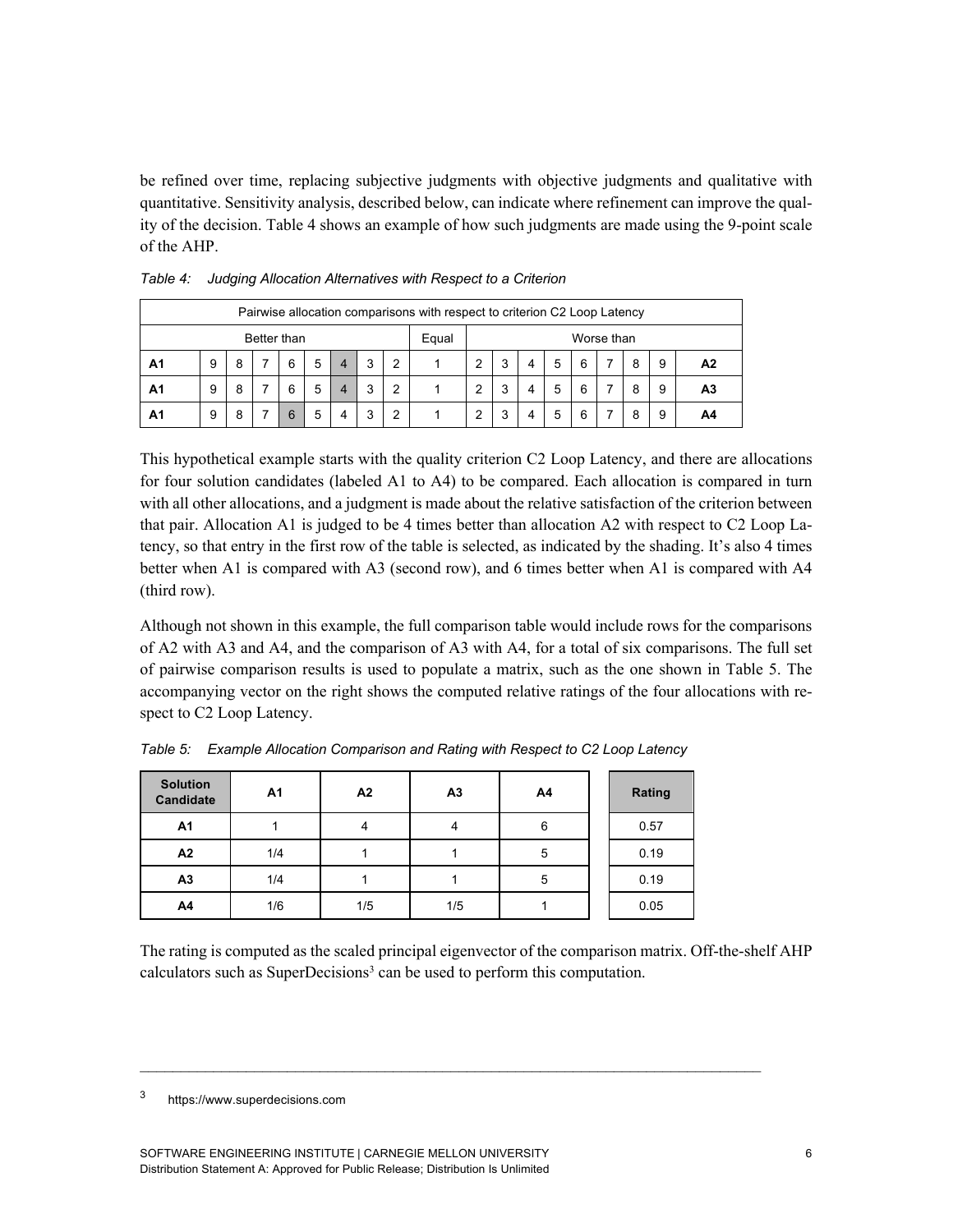This pairwise comparison among solution candidates is repeated for the other four quality criteria, producing similar matrices and rating vectors.

### **Prioritize Decision Criteria**

The previous allocation-judgment step used pairwise comparisons to judge the satisfaction of each quality criterion by each allocation. This step judges the priorities of all the quality criteria in the context of one or more C2 systems to construct a profile—a prioritization of the quality criteria. Once the relative importance of the set of decision criteria has been determined for the profile, the resulting prioritization enables the allocations to be ranked as to which one will best meet the profile's objectives.

Note that these criteria prioritization judgments are made independent of any solution candidate. The judgments are only about relative priority of quality criteria for the system or systems covered by the profile. This step can be performed before or in parallel with the previous step that judges allocations.

Like the allocation judgments described in the previous section, these criteria prioritization judgments can be performed by an individual or a group. For a new system, the criteria prioritization judgments might be made during requirements development, while for existing systems, the judgments could be based on established requirements. As with the allocation judgments, these criteria prioritization judgments can be subjective or objective and based on qualitative or quantitative data. However, in this case, we expect that there may be less quantitative data available. As before, sensitivity analysis, described below, can indicate where refinement can improve the quality of the decision.

The same pairwise comparison process described above is used to make these judgments, and the same linear algebra-based transformations are used to go from pairwise relative judgments to a prioritization vector.

### **Rank Solution Alternatives**

A ranking is a comparison of a set of solution candidates against the prioritized quality criteria for a C2 system or set of systems. The ranking for each solution candidate is calculated as the sum of the candidate's rating for each quality criterion weighted by the priority of that criterion for the system or set of systems. This calculation is performed by an off-the-shelf AHP calculator tool.

Although the calculation produces a numerical score for each alternative, the ranking is relative and not absolute. The AHP calculation is constrained so that the rankings for all solution candidates sum to 1, so adding another candidate for consideration reduces the ranking scores for the original candidates. Similarly, removing a candidate from consideration raises the ranking scores for the remaining candidates. Furthermore, an analyst cannot set a threshold and reject solution candidates that rank below that threshold. Finally, an AHP ranking does not mean that the best-ranked candidate satisfies all system requirements, so this method must be paired with other analyses to assess requirements satisfaction.

### **Check Stability of Rankings**

The ranking of solution candidates produced by the AHP depends on the relative importance assigned to the quality criteria for the C2 system or set of systems. Changing that prioritization may produce a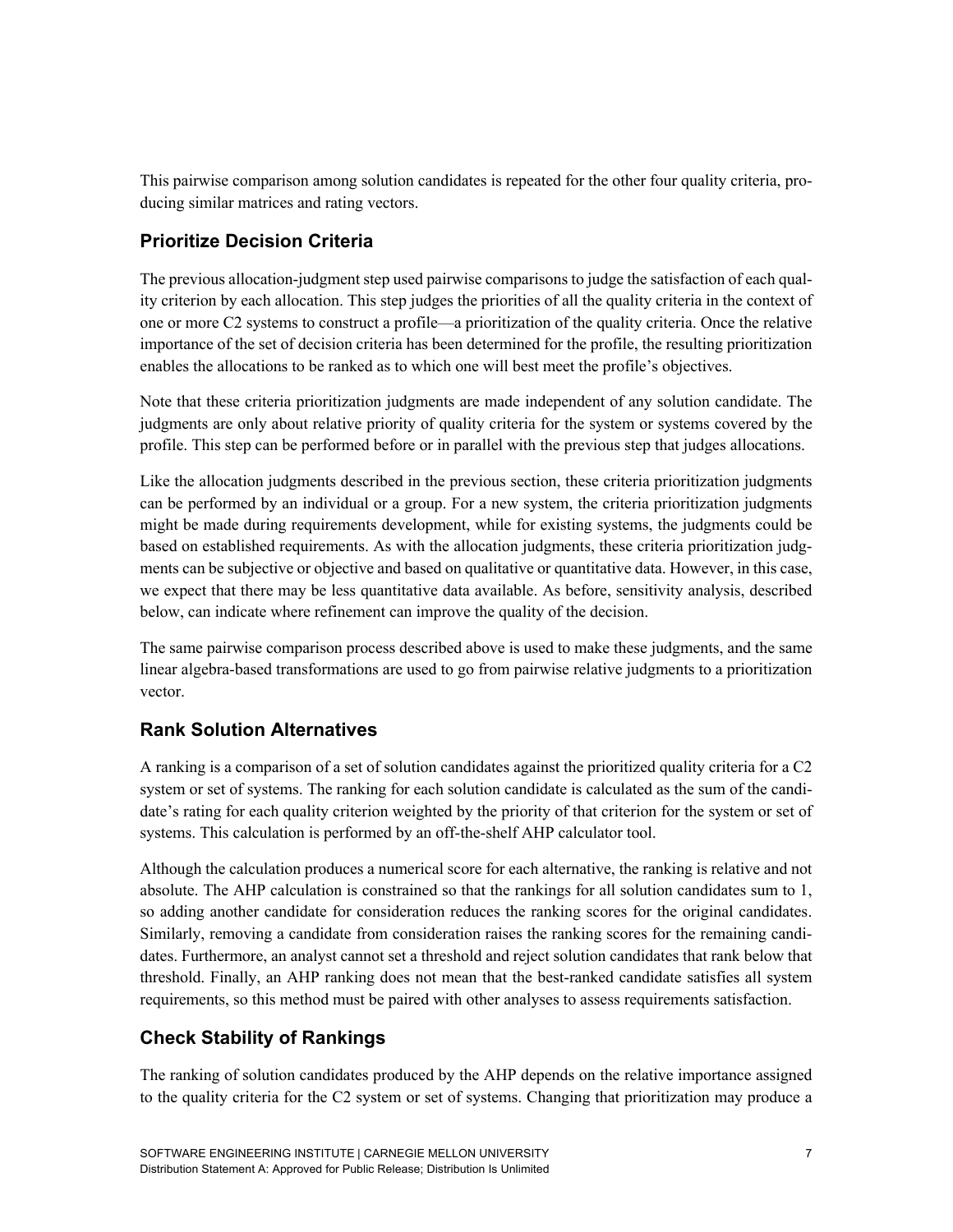change in the ordering of the candidates. Sensitivity analysis will show how changes in criteria prioritization affect the ranking.

If the sensitivity analysis shows that a small change in the priority of a particular criterion changes the order of the solution ranking, that should trigger review of the rationale for the prioritization of that criterion. Can the rationale be refined, for example, by investing to produce quantitative data to support that decision? Furthermore, consider the rating of a solution alternative with respect to this criterion, and decide whether investment is warranted to improve the quality of the data to support that rating.

On the other hand, the sensitivity analysis might show that no matter how much the priority of a particular quality criterion is increased or decreased, it does not change the ranking order, so there is no need to invest to improve the rationale for that criterion.

Sensitivity analysis will typically be performed by the systems engineer, architect, or analyst who is coordinating the analysis process, using an off-the-shelf AHP calculator tool.

## **Tradespace Analysis Example**

The brief example shows how to use the method described above to understand the impact of changing quality criteria priorities during the evolution of a set of multisector defense systems. The prioritization profile labeled P-1, shown in Figure 2, puts a high priority on the quality criterion of C2 Loop Latency, with other criteria prioritized significantly lower. As we evolve these systems, we decide that we want to increase the priority of the criteria Composability and Decision Parameter Updatability. This is reflected in the criteria prioritization for profile P-2 in Figure 2. This profile still puts C2 Loop Latency as the most important quality criterion but increases the importance of Composability and Decision Parameter Updatability.



*Figure 2: Criteria Prioritization for Profiles P-1 and P-2*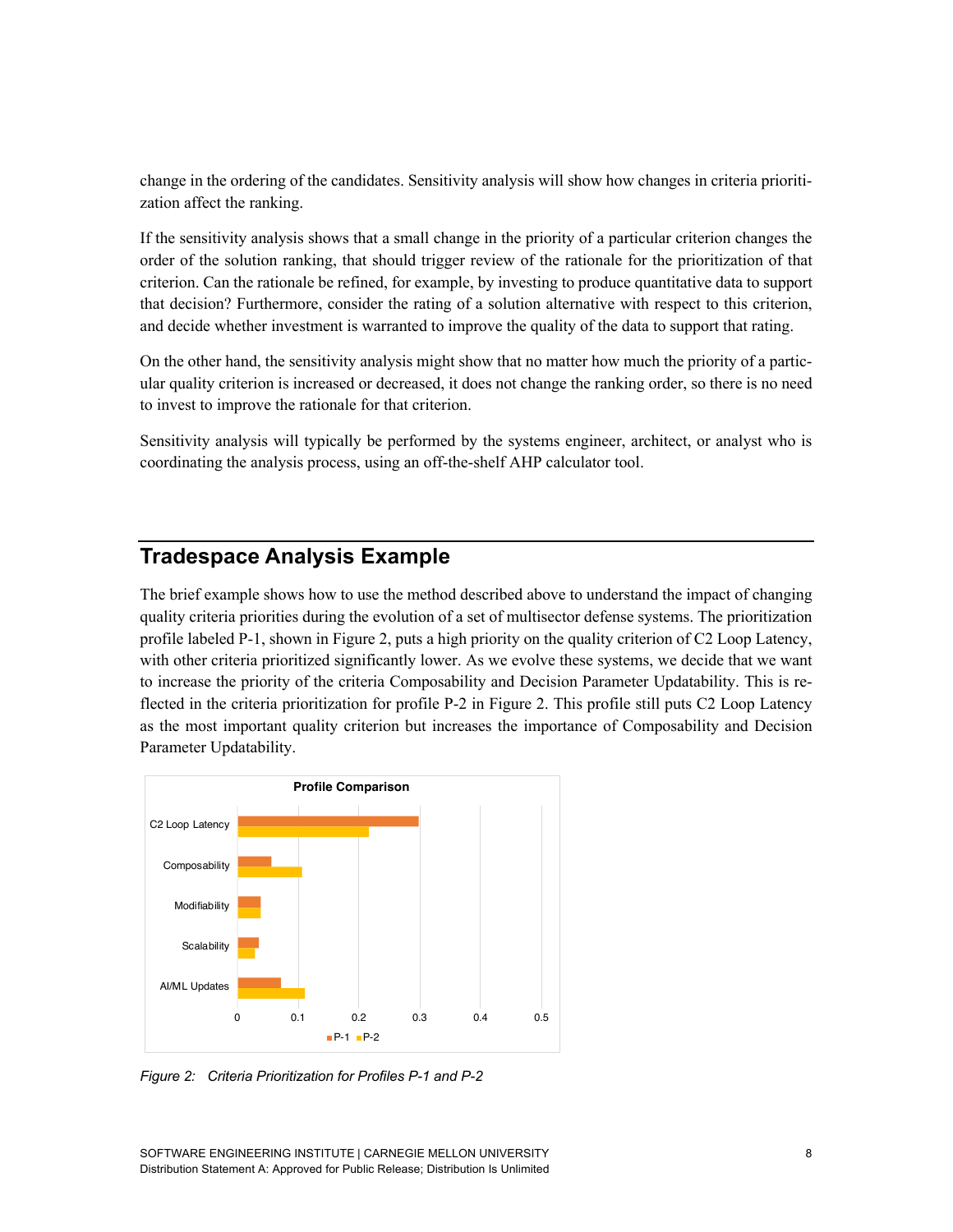Four solution candidates are under consideration, with allocations labeled A-1, A-2, A-3, and A-4.

Applying the method as described above produces an allocation ranking for both profiles that is shown in Table 6. We will look first at the baseline prioritization profile P-1 shown in Table 6. Allocation A-1 is clearly ranked highest.

|                | <b>Profile P-1</b> |
|----------------|--------------------|
| Allocation A-1 | 0.37               |
| Allocation A-2 | 0.25               |
| Allocation A-3 | 0.27               |
| Allocation A-4 | 0.11               |

*Table 6: AHP Ranking of Candidate Solutions for Profile P-1*

We should check the stability of the solution by analyzing the sensitivity of the ranking to changes in the profile's quality criteria prioritization. Figure 3 shows one sensitivity chart for this profile, for the C2 Loop Latency criterion.

Here we see that a small decrease in the priority of C2 Loop Latency changes the solution ranking, with allocation A-3 becoming the highest ranked solution, so a change to the quality criteria prioritization could cause us to prefer a solution other than allocation A-1. (Note that in some sensitivity charts, no change in the criterion priority will change the highest ranked solution.)

Although beyond the scope of this paper, we have also examined a scenario in which a ranking is extremely sensitive to changes to a profile. Options for dealing with such unstable solutions include reexamining the judgments and prioritizations, reworking the allocations (if feasible) to reduce the sensitivity, and accepting the instability at this point and dealing with it in the downstream analysis of alternatives.



*Figure 3: Sensitivity of Profile P-1 to Changes in C2 Loop Latency Priority*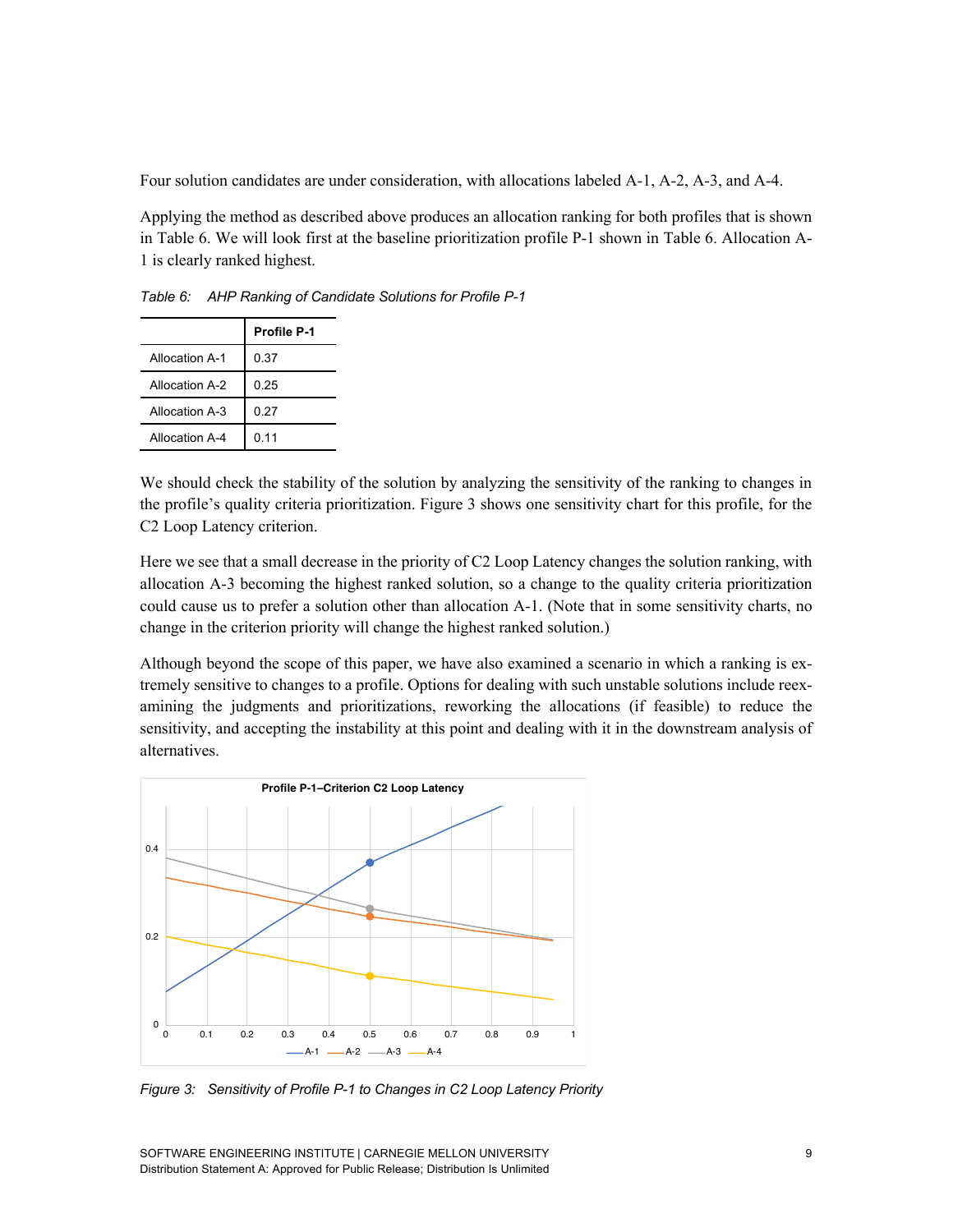# **Conclusions**

The method described here enables lightweight data-driven exploration of the tradespace early in the system life cycle.

The method has several main strengths:

- Relative comparisons allow the use of any available data: subjective, objective, qualitative, and quantitative. Types of data can be combined or mixed, and data can be replaced with more accurate or precise data as it becomes available.
- Sensitivity analysis indicates where better quality data is informative, and where it may not be necessary to invest to improve data quality.
- Sensitivity analysis allows stakeholders to focus discussions and decisions on the parameters that influence the solution selection decision.

The main limitation of the method is that the solution ranking produced by AHP only identifies one solution as best *among the candidates*; it cannot determine whether the highest-ranked solution candidate (or any solution candidate) meets all functional and quality requirements for the system or set of systems under analysis. This method must be applied as part of a broader suite of analyses that screen or filter candidate solutions and further examine the highest-ranked solution.

The method may be best applied as shown in Figure 4, as a way to quickly consider and filter a broad range of alternatives, prior to a deeper analysis of alternatives (AoA) for a smaller number of candidates. The sensitivity analysis from this method can inform the AoA, indicating the quality criteria where precise analysis is needed and those that have less influence on the selection. Finally, there may be iteration back from AoA, as more precise data is produced and the AHP is repeated with that data.



*Figure 4: Navigating the Architecture Tradespace*

Future work on this method should include richer definitions of the quality criteria and heuristics for rating solution candidates with respect to each criterion, which will make application of the method more systematic. Further validation of the usability and utility of the method is also needed, including pilot application with one or more acquisition programs.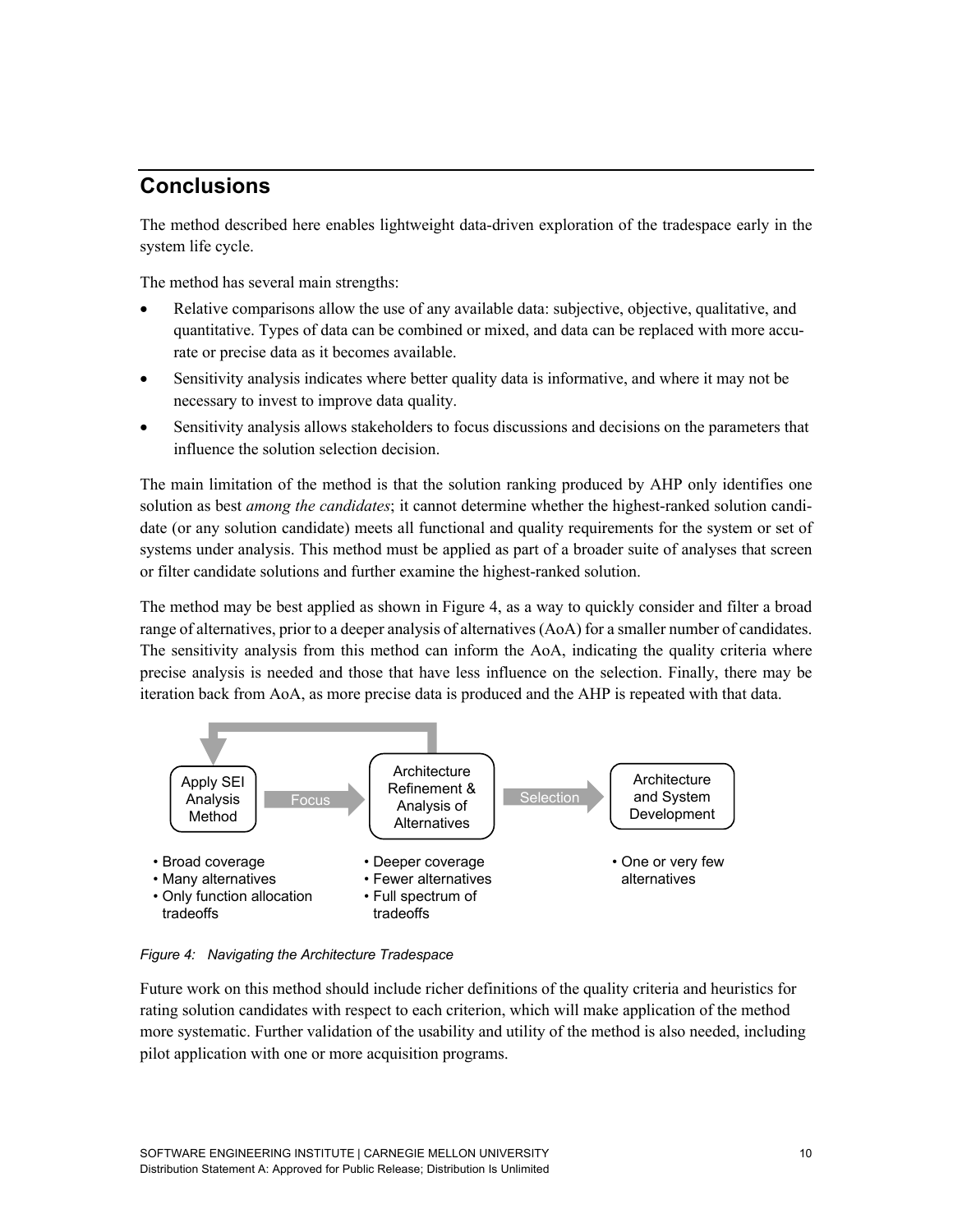# **References**

*URLs are valid as of the publication date of this document.*

#### **[Alberts 2006]**

Alberts, David S. & Hayes, Richard E. *Understanding Command and Control.* CCRP Publications. 2006.

#### **[Bass 2013]**

Bass, Len; Clements, Paul; & Kazman, Rick. *Software Architecture in Practice, 3rd Edition.* Addison-Wesley. 2013.

#### **[Boyd 2018]**

Boyd, John R. *A Discourse on Winning and Losing.* Maxwell AFB, AL: Air University Press. 2018.

#### **[Dekker 2005]**

Dekker, Anthony. "A Taxonomy of Network Centric Warfare Architectures." *Proc. 2005 Systems Eng. Test and Evaluation Conf.* (SETE). Brisbane, Queensland, Australia. November 2005.

#### **[Eisenberg 2018]**

Eisenberg, D. A.; Alderson, D. L.; Kitsak, M.; Ganin, A.; & Linkov, I. "Network Foundation for Command and Control (C2) Systems: Literature Review." *IEEE Access 6* (14 November 2018): 68782–68794. doi: 10.1109/ACCESS.2018.2873328

#### **[Lawson 1981]**

Lawson, Joel S. "Command Control as a Process." *IEEE Control Systems Magazine 1,* 1 (March 1981): 5–11. doi: 10.1109/MCS.1981.1100748

#### **[MIP 2012]**

Multilateral Interoperability Programme. "The Joint C3 Information Exchange Data Model." NATO, Standard JC3IEDM Main. 2012. https://public.mip-interop.org/Pages/Default.aspx

#### **[NIEM: 2019]**

NIEM. *National Information Exchange Model.* 2019. http://niem.github.io/niem-releases/

#### **[Saaty 1987]**

Saaty, R.W. "The Analytic Hierarchy Process—What It Is and How It Is Used." *Mathematical Modelling, 9,* 3–5 (1987): 161–176. doi:10.1016/0270-0255(87)90473-8

#### **[Tirpak 2000]**

Tirpak, John A. "Find, Fix, Track, Target, Engage, Assess." *Air Force Magazine* (July 2000): 24–29. http://www.airforcemag.com/MagazineArchive/Documents/2000/July%202000/0700find.pdf